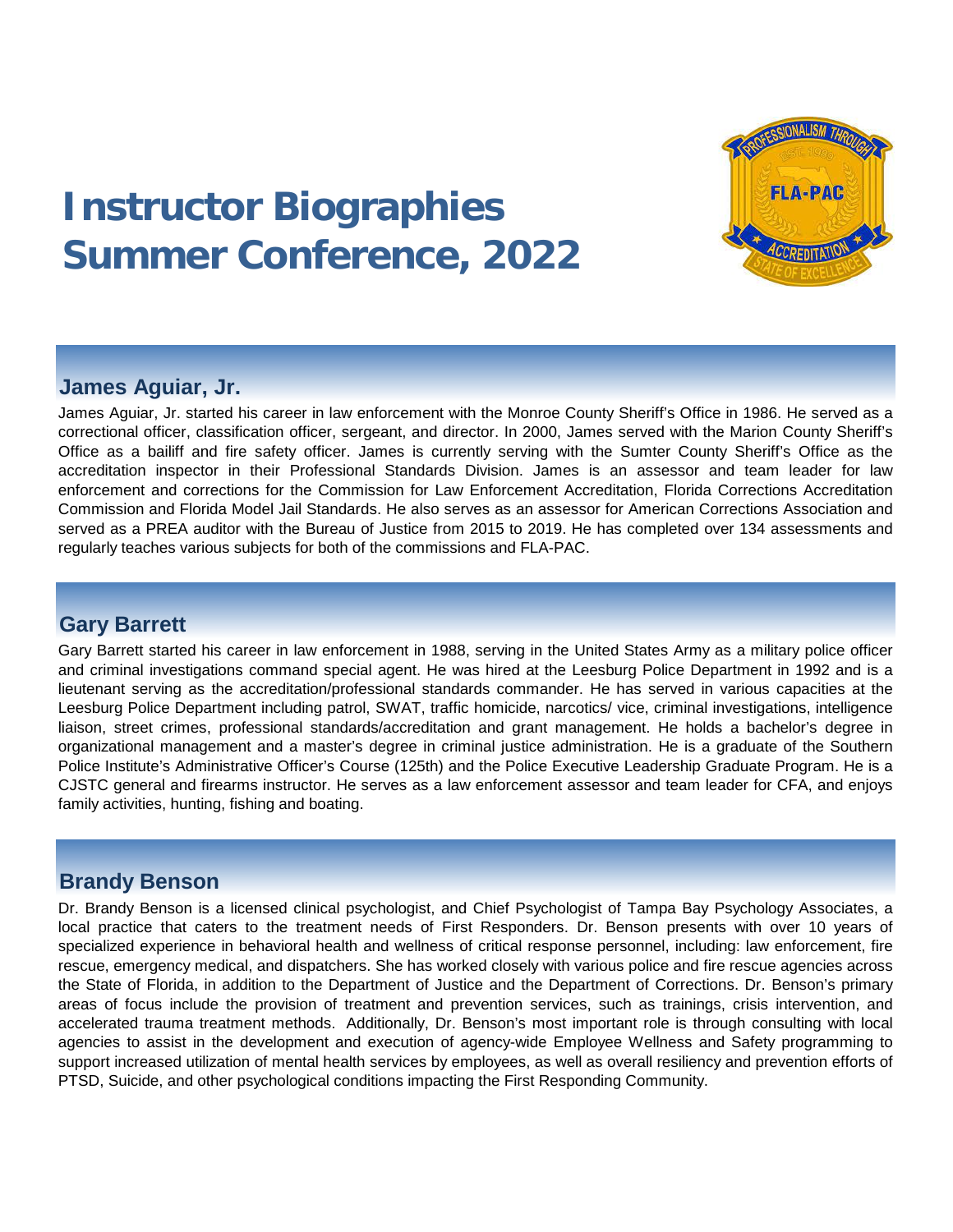## **Juli Brown**

Juli Brown is the Northeastern Accreditation Coordinator for the Florida Sheriffs Association. Juli serves as a Liaison between the Florida Accreditation Office and Sheriff's offices seeking initial accreditation by CFA. Juli has 15 years of experience in accreditation - 10 years as the accreditation manager for the Fish and Wildlife Conservation Commission, Division of Law Enforcement. She has been a FLA-PAC Certified Accreditation Professional (CAP) since 2012, was awarded CFA Team Leader of the Year in 2015 and has conducted more than 70 mock and formal accreditation assessments as a CFA certified Assessor and Team Leader.

# **Lisa Cahill**

Lisa Cahill started her career in the 9-1-1 communications center in November of 1995. She served as a call taker, law dispatcher, and master sergeant with Marion County Sheriff's Office. In October 2011, there was a consolidation and she became a shift supervisor with Marion County Public Safety. Lisa is a highly trained public safety telecommunicator with over 23 years of 9-1-1 call center operations and management experience. Lisa's duties involve training and supervising communication center public safety professionals, the development and implementation of standard operating procedures and directives for law enforcement, fire, EMS and emergency management operations. She is diplomatic and gracious, with a desire to deliver exceptional customer service by promoting training and teamwork.

## **Dawn Case**

Dawn E. Case began her career in 1986 with Florida's Department of Children and Families (formerly the Department of Health and Rehabilitative Services), Office of Inspector General, where she held numerous investigative positions including six years as its chief of investigations. After 16 years with the Department of Children and Families, Office of Inspector General, she held the positions of director of investigations and deputy inspector general in the Executive Office of the Governor's Chief Inspector General's office. After eight years with the Office of the Chief Inspector General, she returned to the Department of Children and Families as inspector general where she served in that capacity for approximately 15 months before returning to the Governor's office as deputy chief inspector general. In October 2016, Ms. Case became the inspector general for the Florida Department of Management Services. During her tenure as inspector general, the Florida Department of Management Services investigative function achieved accredited status in October 2018. Ms. Case returned to her previous position as the deputy chief inspector general in the Chief Inspector General's Office in June 2019. Ms. Case earned her bachelor and master's degrees from Florida State University. Ms. Case is a certified inspector general, a commission member on the Commission for Florida Law Enforcement Accreditation, and serves as the first vice-president of the Association of Inspectors General, Florida Chapter.

# **Richard Cerniglia**

Richard J. Cerniglia is a retired Supervisory Special Agent with the Drug Enforcement Administration (DEA) with over 25 years of overall law enforcement experience and 21 years of narcotics investigations, management, and training experience. During his time with the DEA, he was assigned to, and conducted, investigations as a special agent in the Miami Field Division, the Cleveland Resident Office, and the Norfolk Resident Office. He was also assigned to the DEA's El Paso Intelligence Center, where he served as a watch officer, training officer, security officer, and as the lead liaison and briefing officer. As the Resident Agent in Charge of the Cincinnati Resident Office, he directed special agents along with state and local task force officers in all aspects of complex federal drug and money laundering investigations; and developed a highly successful clandestine laboratory awareness training program that served to educate state and local law enforcement officers, fire department personnel, and emergency medical service unit members in identifying and approaching clandestine laboratories. During the last part of his career he was assigned to the DEA Headquarters as a staff coordinator in the Office of Enforcement Operations in the Mexico and Central America Section where he coordinated highly sensitive international investigations and enforcement operations, worked closely with field personnel and the interagency on various operational issues, met and worked with foreign counterparts, and facilitated the arrest and prosecution of individuals and criminal organizations through the coordination and management of highly sensitive domestic and global criminal investigations.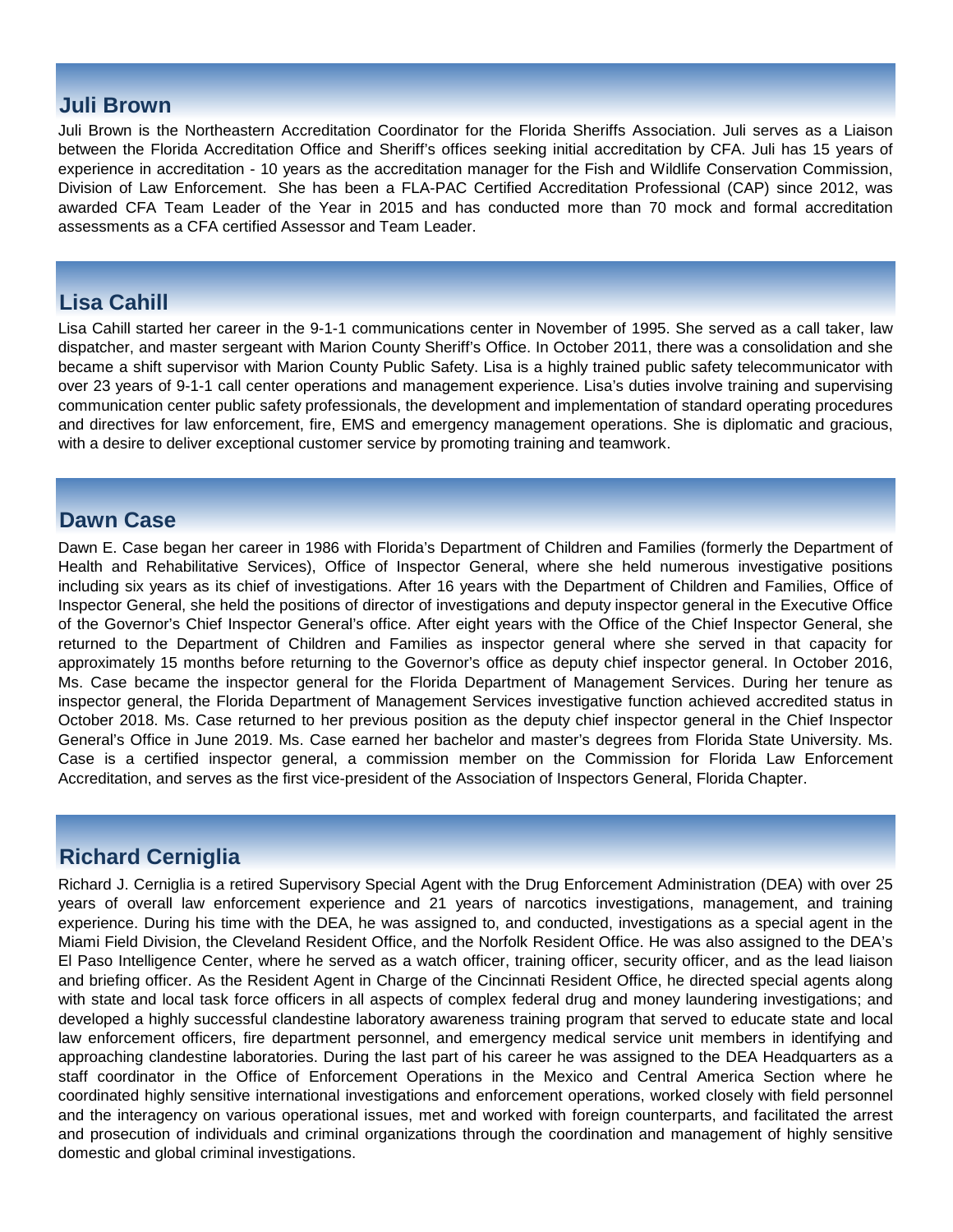## **Juliane Day**

Juliane Day started her career in law enforcement in 1995 as a Corrections Officer in Hernando County. She then became involved with Sumter County Sheriff's Office as a CI conducting undercover drug buys until 1997 when she accepted a position in the Sumter County Detention Center as a Corrections Officer. She held the position of accreditation manager during Sumter County's initial assessment. After earning the position of Administrative Captain in 2018, she left the sheriff's office and became the accreditation manager for Fruitland Park Police Department. She has earned a Masters's Degree in Criminal Justice from the University of Central Florida and is in the dissertation phase of her Doctoral Degree with Walden University in Law and Public Policy. She had previously earned an adjunct teaching certificate from Sumter County School Board and is an active instructor for FDLE. She was elected President of the Fla-PAC in 2009 and served until 2018. She served on the FCAC Standards Review and Interupptaions Committee during that time also. She currently serves as a commissioner for FLA-TAC.

## **Isaiah Dennard**

Isaiah Dennard is the Jail Services Coordinator for the "Florida Sheriffs Association", a position he has held since May 2011, prior to that Isaiah retired from the Orange County Corrections Department after 25 years retiring at the rank of Lieutenant. As the Jail Services Coordinator for the FSA, Mr. Dennard is responsible for training for Sheriffs and their Staff; oversight of the Florida Model Jail Standards Training Program, oversight of all Florida Model Jail Standards Subcommittees, liaison to the FMJS Full Committee on behalf of Florida's Sheriffs' and chairs the Florida Model Jail Standards "Quality Assurance and Improvement Subcommittee. Isaiah is also has an extensive training background and serves as an instructor to the National Institute of Corrections for "Detention Facility Inspectors', the Florida Model Jail Standards Jail Certification Training and special Fire Safety Inspectors through CJSTC. He is an active accreditation manager, assessor and team leader for FCAC and a member of the American Correctional Association.

## **Areaka Jewell**

Areaka Jewell is the accreditation manager at the Sarasota Police Department. She began her career in law enforcement with the Key West Police Department in 2002, where she served in uniformed patrol, special operations, the training unit, accreditation, and information services. Areaka retired as a lieutenant in 2018 and moved her family to Sarasota to start a second career. Areaka is a team leader for CFA law enforcement assessments, completing over 20 assessments. Areaka enjoys cross-country road trips with her family and do-it-yourself projects. She is the CEO of Jewell Consulting Services, LLC and the founder of the Accreditation Academy.

## **Jack Jordan**

William "Jack" Jordan has over 45 years' experience in law enforcement. His experiences include being a traffic homicide investigator for the Clearwater Police Department, an assistant state attorney in Florida, (6th Judicial Circuit), and undersheriff and legal counsel for the Sumter County Sheriff's Office. Mr. Jordan earned his bachelor of science degree from Eckerd College, and his doctor of jurisprudence from the Cumberland School of Law at Samford University, and he is a member of the Florida Bar. He is also a member of the United States Supreme Court Bar. He is a graduate of the FBI National Academy at Quantico, VA, Session 211. He has been an adjunct professor for over 30 years, teaching legal and management classes at both the bachelor and masters level.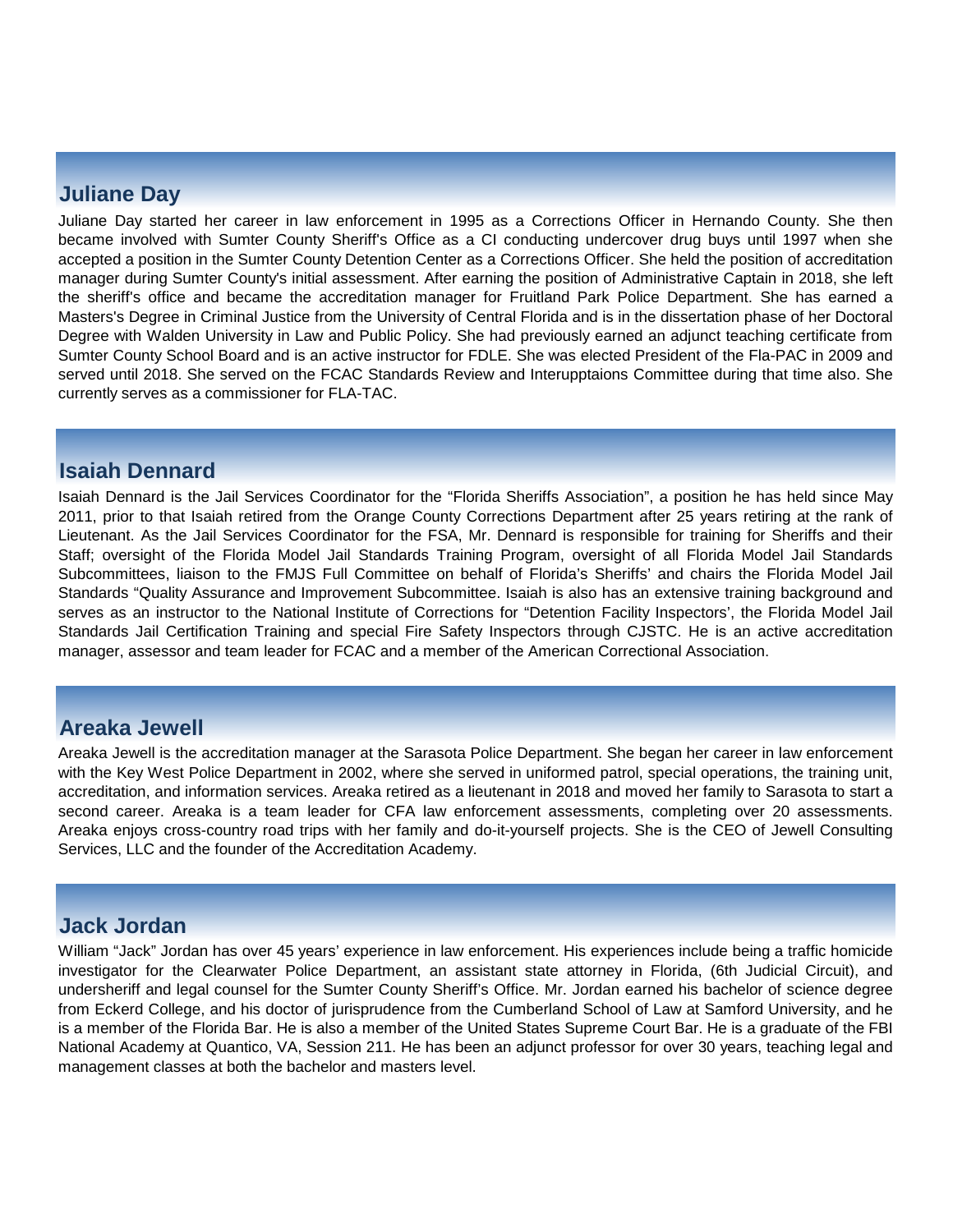## **Charles Kenniff**

Lt. Charles Kenniff (retired) is a 37-year law enforcement veteran. A graduate of the New York City Police Academy, he worked for NYPD before relocating to Florida and joining the Sarasota County Sheriff's Office in 1990. Charlie has received numerous citations and awards and is a state recognized expert on special populations and the Baker Act. Charlie has been involved with Crisis Intervention Team (CIT) training, specifically the "Memphis Model" since 2003, and is a Master CIT instructor as designated by the University of South Florida and the Florida CIT Coalition. He also has a special CIT Youth instructor designation. He was selected to participate on the working group for the development of the crisis intervention component of FDLE's basic recruit program, as well as its SRO-CIT course, which he has also taught on numerous occasions. Lt. Kenniff was one of the first to complete CIT International's Certified Coordinator course and he continues to teach civilians and law enforcement about the safe and proper response to persons in crisis due to mental/emotional illness, addictions, and organic brain diseases. Charlie just stepped down from a board of director's position with the National Alliance on Mental Illness (NAMI) Sarasota and Manatee Counties affiliate having "termed-out" after 8 years. In 2020 he was honored to receive NAMI Florida's 2020 CIT Officer of the Year award. Charlie has a bachelor's degree in criminal justice and has participated in numerous advanced leadership and law enforcement trainings. At the sheriff's office, Lt. Kenniff was the commander of his agency's training section, overseeing all aspects of both law enforcement and corrections training, including its field and in-service training programs. Over 1,000 officers from surrounding jurisdictions have received their CIT training from Lt. Kenniff. He was also the agency's lead instructor and facilitator for its Leadership Academy which prepares newly promoted sworn and civilian supervisors to successfully navigate the challenges of 21st-Century Policing. Charlie retired in March 2021 and is now running his training and consulting company providing de-escalation strategies, leadership, ethics and wellness training for law enforcement, other first-responder agencies, non-governmental entities and corporations nationwide.

## **Oscar Kieffer**

Oscar is currently the accreditation manager for the City of Palmetto Police Department, with a background in customer service management prior to his employment with the police department. He successfully got the agency re-accredited in 2016 and 2019. He served as the Training committee chair for the FLA-PAC from October 2016 – February 2018, and was appointed to 2nd vice president of the FLA-PAC in February 2018. He is an active assessor and team leader for CFA.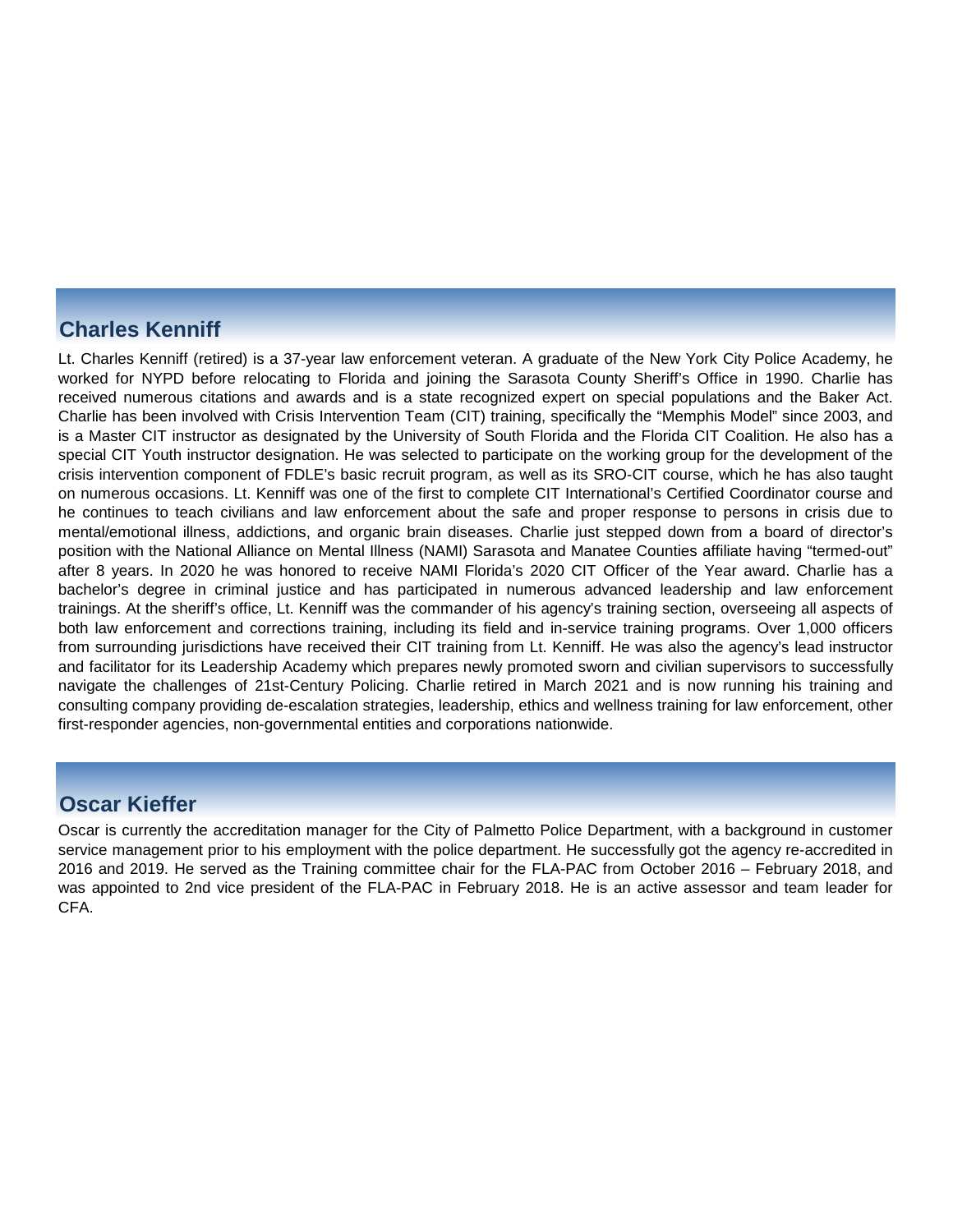# **Jeff Kilpatrick**

Jeff Kilpatrick is currently the Accreditation Manager for Alachua County in Gainesville, FL. Jeff has been with Alachua County for more than 23 years. Prior to being appointed to his current position, Jeff spent 20 years as a Program Supervisor with the Department of Court Services where he oversaw Pretrial Release and Supervision, Misdemeanor Probation, Day Reporting and EM/GPS Home Confinement. Jeff has a Bachelor of Science degree in the Administration of Criminal Justice from California State University Long Beach and a Masters degree in Business Administration from California Coast University. Jeff received his Certified Public Manager (CPM) through Florida State University in 2007. Jeff is also a graduate of the FBI National Academy. Jeff is a past President of Association of Pretrial Professionals of Florida (APPF); a former Commissioner for the Florida Corrections Accreditation Commission (FCAC); and is the immediate past President of National Association Pretrial Service Agencies (NAPSA). Jeff spend 21 years as a criminal investigator for the U.S. Coast Guard prior to joining Alachua County. Jeff was instrumental in developing and implementing the Florida Statewide Pretrial Risk Assessment Instrument and the revalidation of this tool, the Florida Pretrial and Probation Accreditation Standards administered through FCAC and the National Pretrial Accreditation Standards administered through NAPSA. When not working, Jeff enjoys reading, golf, traveling and working on his project cars.

## **Ryan LaRowe**

Ryan LaRow is currently a Detective Sergeant with the Palmetto Police Department and has been with the agency for 19 years. He is a Computer Voice Stress Analysis Examiner and Background Investigator as well as a member of the Association of Certified Background Investigators. Ryan is a FBI LEEDA Trilogy Graduate and holds a Master's degree in Public Administration and Bachelor of Science in Criminal Justice Administration. He also serves as a CFA assessor for law enforcement assessments.

# **Julie Leftheris**

Julie Leftheris serves as the Inspector General and Director of Compliance for the State University System of Florida. She previously spent 9 years as the Inspector General for the Florida Department of Highway Safety and Motor Vehicles and previously as the Deputy Inspector General for the Florida Lottery. Julie has worked in the Inspector General community for 28 years working in both auditing and investigative functions. Julie is a graduate of Florida State University with degrees in both Finance and Accounting. She has obtained the professional certifications of Certified Inspector General, Certified Public Accountant, Certified Internal Auditor, Certified Fraud Examiner, and Certified Information Systems Auditor. Julie currently serves as a board member of the Florida Association of Inspectors General and the Leon County School Board. She is a current Commissioner for the Commission for Florida Law Enforcement Accreditation.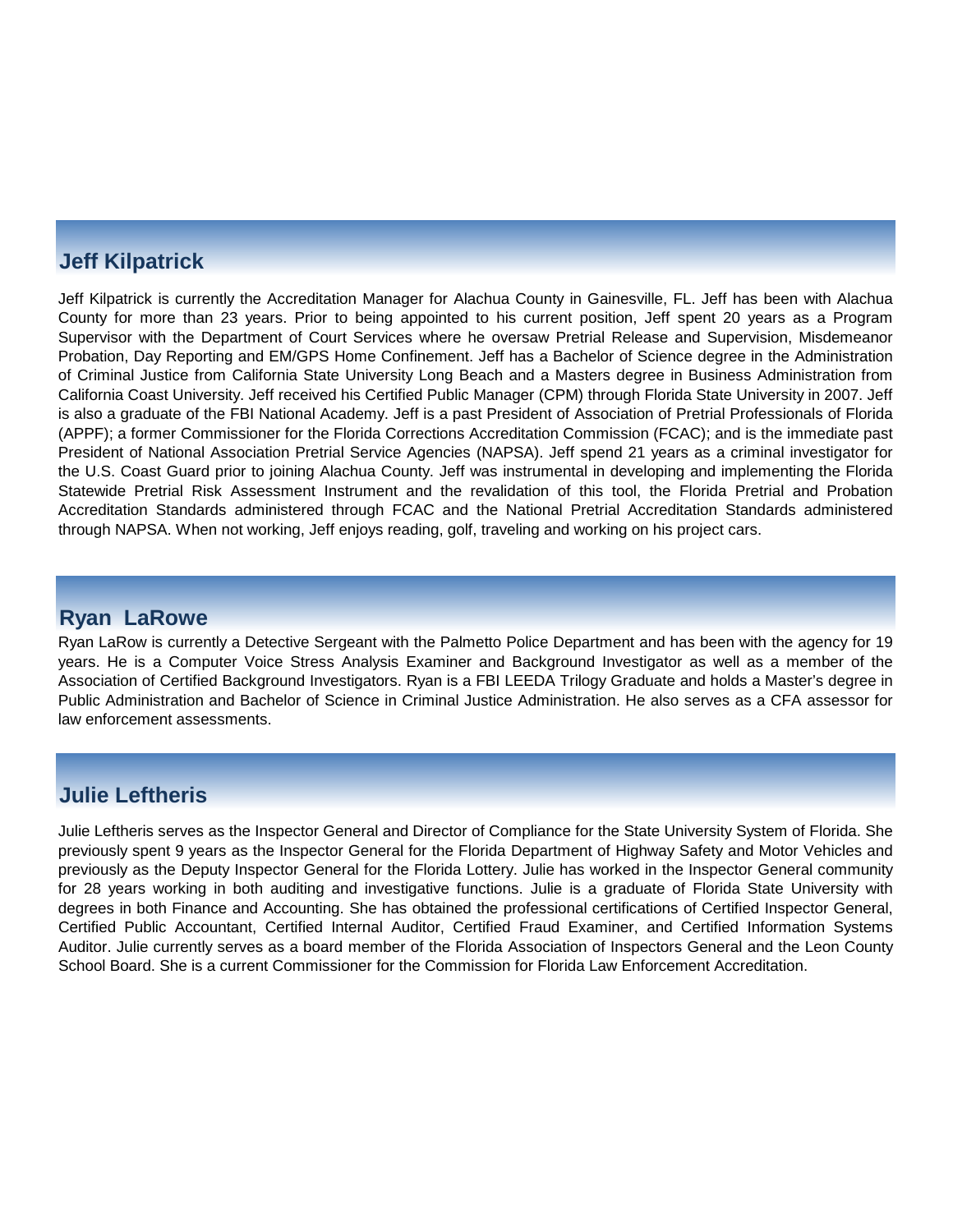## **Flora Miller**

Flora Miller started her career in state government in 2000 in Public Assistance Eligibility and Public Assistance Fraud Investigations, joining the Office of Inspector General in approximately 2003 as a regional investigator and regional investigator supervisor. She currently serves as both a regional investigator, covering portions of the Central, Northeast, SunCoast, and Southeast Regions, and as the accreditation manager for her agency. Mrs. Miller is a team leader for Inspector General assessments for the Commission for Florida Law Enforcement Accreditation (CFA), completing over 25 assessments (mock, formal, and technical assists) as both a team leader and team member. She has completed approximately 20 peer reviews as both a team leader and team member for the Association of Inspectors General (AIG) Peer Review Committee. She is the chair of the AIG's Peer Review Committee. Mrs. Miller is an instructor for the Florida Police Accreditation Coalition (FLA-PAC) and the AIG Institute. She holds certifications as a certified inspector general investigator (CIGI) and certified accreditation professional (CAP). In her downtime, Mrs. Miller is active in the martial arts community with her husband, sanctioning amateur competitive events through the Florida Boxing Commission and in the Bahamas.

## **Amanda Newton**

Amanda Newton is an 18-year veteran with the St. Petersburg Police Department, who is a Detective in the Major Crimes Unit and has served on the Crisis Intervention Team for the past seven years. Amanda has a master's degree in Criminal Justice and is currently pursuing her doctorate degree in Public Safety. Prior to her employment with the St. Petersburg Police Department, Amanda served our country in the United States Navy. Amanda is not only a full-time law enforcement officer, she is the proud mother of three beautiful, adopted children. Having experienced personal trauma, Amanda has made it her mission to teach on mental health within the law enforcement community and tell her story so others know they are not alone.

## **Joy Ozelie**

Joy Ozelie has nine years of correctional experience. Her nursing profession started as a community-based registered nurse in 2007 and transitioned into correctional health administration in 2013. Her correctional career started at the Broward Sheriff's Office as a Nurse Educator and Continuous Quality Improvement Coordinator. She performed this role for five years, improving patient safety and operations, and was then promoted to Director of Nursing at one of the four facilities. Being a Director of Nursing involves management of staff and delivering optimal healthcare that is compliant with national guidelines and accreditation standards. In 2021, Palm Beach County Sheriff's Office welcomed Joy to join their Corrections Standards & Staff Development team. Joy is a Medical Jail Inspector and PREA Manager. She regularly teaches staff on PREA, audits medical operations, develops training materials and is becoming a certified inspector for Florida Model Jail Standards and FCAC Assessor.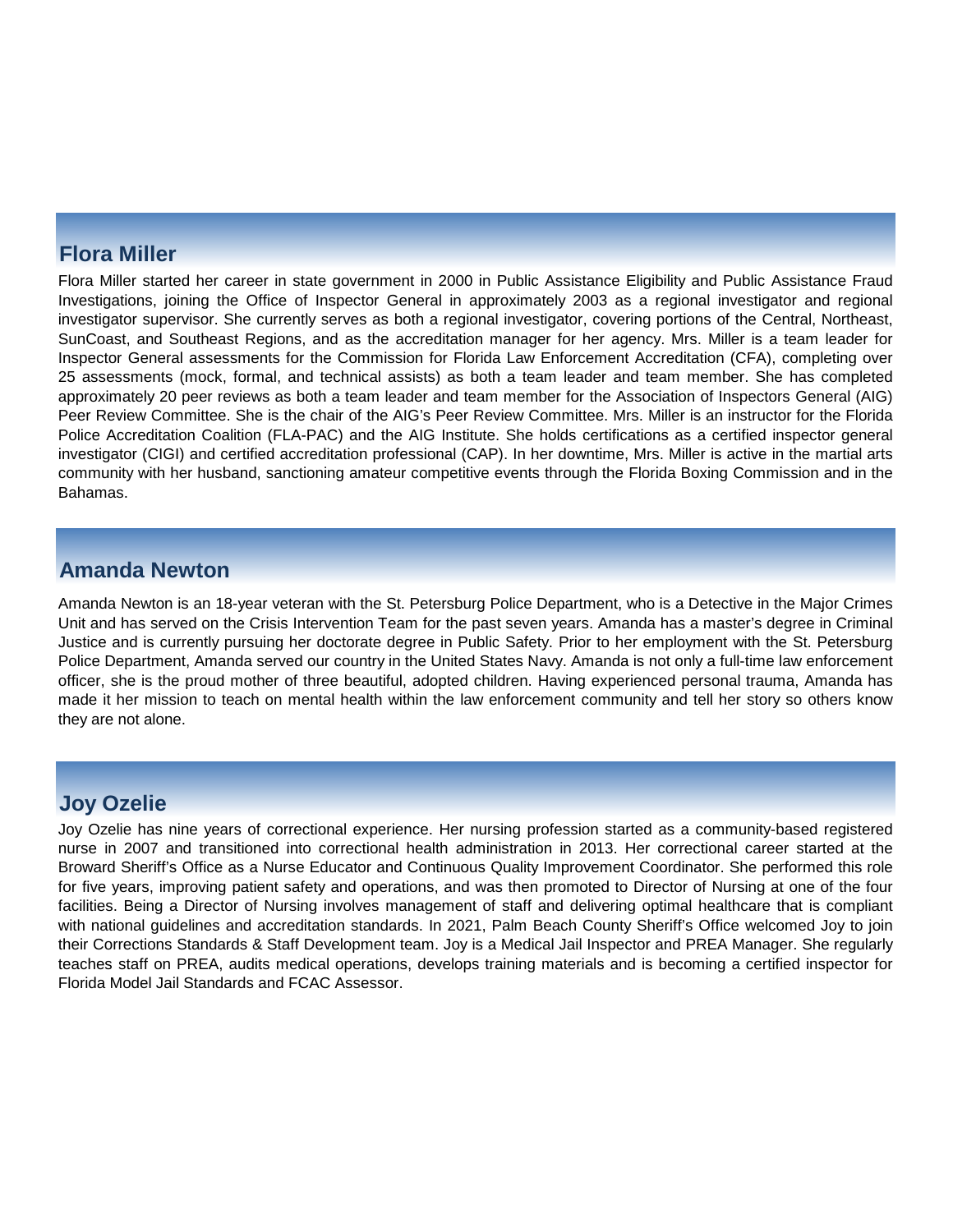## **David Pate**

David Pate started his career in law enforcement with the Leon County Sheriff's Office (LCSO) in 1987. He served in Uniform Patrol, as a School Resource Deputy, Criminal Investigations, and, after 09/11, as a Domestic Security Task Force Agent. In 2004 he came to the Florida Fish and Wildlife Conservation (FWC) Commission, having served in the Office of Inspector General, the FWC Academy and the Office of Professional Standards. David retired as a Captain in 2020 and returned to FWC as a Reserve Officer in 2021, assisting with accreditation. David currently serves as a team leader for law enforcement and inspector general assessments for the Commission for Law Enforcement Accreditation. He has completed over 70 assessments, and he regularly teaches Team Leader and Assessor certification courses for the Commission. David is a CJSTC and NRA certified firearms instructor and is also a taser, impact weapon and chemical agent instructor. He holds certifications in multiple disciplines as an armorer and has been assigned as the Agency Armorer for both LCSO and FWC. He is an avid waterfowl and upland bird hunter and has been active with the Boy Scouts of America since his youth.

## **Kattie Privett**

Katie Privett is an attorney supervisor at the Florida Department of Financial Services, Office of the General Counsel (DFS). She handles public records legal issues and provides regular training to DFS employees. She also represents DFS in civil litigation on a variety of topics. Before coming to DFS, she was the public records attorney for the Florida Department of Management Services. Katie holds a Bachelor of Science in Journalism and Bachelor of Arts in English from University of Florida as well as a J.D. from Florida State University College of Law. She has been a member of the Florida Bar since 2013.

# **Joshua Quigley**

Joshua Quigley is a Special Agent Supervisor (SAS) with the Florida Department of Law Enforcement's (FDLE) Office of Statewide Intelligence (OSI) – Targeted Violence Prevention Program (TVPP). In July 2018, SAS Quigley established, and now leads, the FDLE's Protective Intelligence Unit (PIU), which provides intelligence support to the FDLE's Protective Services Bureau (PSB) through applied behavioral threat assessment and management (BTAM). The PSB is responsible for ensuring the 24/7 safety and security of Florida's Governor and first family, the Florida Governor's Mansion, and Florida's Executive Office of the Governor (EOG). Additionally, SAS Quigley has led two (2) strategic projects for the FDLE, including its most recent Governor-directed initiative to effectively and efficiently counter the persistent threat of targeted violence throughout Florida. SAS Quigley was the author of Florida's Strategy for Targeted Violence Prevention, published in January 2020, and principal architect of the FDLE's TVPP, which was implemented in November 2021. Florida's strategy represents the collaborative consensus of internationally recognized subject-matter experts (SME) in BTAM, as well as Florida's law enforcement community, including the Florida Police Chiefs' Association, Florida Sheriffs' Association, and Florida Attorney General's Office on how best to mitigate and prevent targeted violence, especially incidents of mass targeted violence. SAS Quigley is a native of Pensacola, FL and presently stationed at the FDLE's Headquarters in Tallahassee, FL. SAS Quigley is a veteran law enforcement officer with approximately twenty (20) years of combined civilian and sworn experience in both state and local law enforcement. SAS Quigley previously served with the Lakeland (FL) Police Department (LPD) from 2001 to 2008 before rejoining the FDLE in 2012. SAS Quigley holds a Bachelor's degree in Criminology from Florida State University, a Master's degree in International Relations and National Security from Troy University, and a Juris Doctor in Law from Thomas M. Cooley Law School. SAS Quigley is also a licensed attorney in Florida.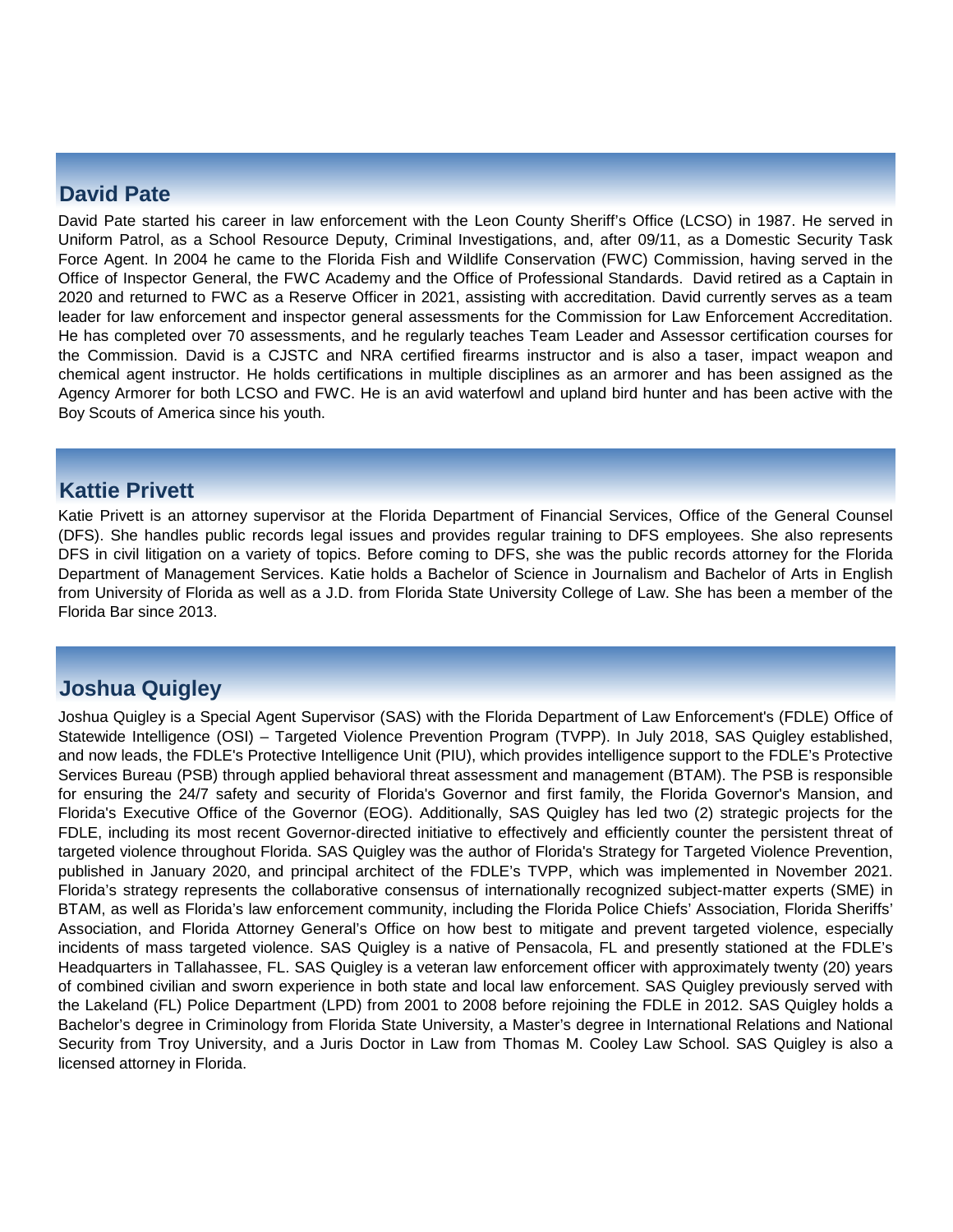# **Doug Robertson**

Chief Doug Robertson came to the Wilton Manors Police after a distinguished law enforcement career in Upstate New York, where he rose through the ranks from dispatcher to serve as Chief of Police for nearly 12 years. In addition to his law enforcement command experience, he served as an instructor at the Central New York Regional Police Academy and an adjunct faculty member of the Public Safety Training Center at SUNY Onondaga Community College in Syracuse, NY. Chief Robertson has 29 years of accreditation experience after having been named accreditation manager for the North Syracuse Police Department back in 1990. In 2005, he was the primary author of the New York State's Division of Criminal Justice Services Accreditation Manager Training Tutorial. In 2006, former New York Governor Pataki appointed Robertson to a seat on the New York State Law Enforcement Accreditation Council (Commission). Over the last 29 years, he has served as an assessor and team leader in New York and continues to serve in those roles for CFA here in Florida. Doug has conducted over 36 mock and on-site assessments in both states and is an active member of the FLA-PAC and the training committee. He is a proud grandfather to his five grandchildren.

## **Gary Robinson**

Gary Robinson started his career with the West Palm Beach Police Department in 1973, retiring as a Captain in 2004. He served in a broad range of assignments, including communications, patrol, special investigations, criminal investigations, training, property and evidence, and administration among others. He served as the accreditation manager from 1997- 2004. He served as the Major over the Support Services Bureau for the Port St. Lucie Police Department from 2004 to 2012. With the Palm Beach County Sheriff's Office since 2012, he currently serves as the Unit Manager over Staff Inspections and as the law enforcement accreditation manager. He holds an MBA and graduated from the Southern Police Institute, 82nd Administrative Officers Course. He's been involved in accreditation at some level since 1989; continuously since 1997, including as an assessor and team leader for CFA since 1999; CALEA assessor and team leader 2001-2012. Certified Accreditation Professional since 2010. CFA Assessor of the Year 2012 and Team Leader of the Year 2019. Individual recognition, IACP Webber-Seavey Award, 1995. He is a former FLA-PAC Treasurer and PAC-CHAT editor. He has served as a CFA SRIC member 2006 – 2009 and currently since 2019. A member of the FLA-PAC Training Committee, he instructs various classes at the conferences, including standards-specific classes. Gary has completed over 90 law enforcement and Inspector General assessments, over 65 as team leader.

## **Ann Rozycki-Fierro**

Ann Rozycki-Fierro is a Senior Attorney with the Florida Department of Financial Services (DFS), Office of the General Counsel in Tallahassee, Florida. She is a legal advisor to the Division of Investigative & Forensic Services and the Division of Public Assistance Fraud. Prior to joining DFS, Ann served as an Assistant Utah Attorney General in Salt Lake City, Utah. During her 20-year tenure with the Utah AG's Office, Ann prosecuted a range of criminal matters. For many years she prosecuted cases referred by the Internet Crimes Against Children Task Force including child pornography and online enticement of minors. She also has experience handling a variety of financial crimes from criminal child support matters to tax fraud. Prior to serving as a prosecutor, Ann represented the state in civil matters related to Public Assistance Fraud and Medicaid estate recovery. Ann holds a Bachelor of Science Degree in Educational Psychology and Elementary Education from Brigham Young University and a J.D. from the J. Ruben Clark Law School at Brigham Young University. She was admitted to the Utah Bar in 1996 and the Florida Bar in 2016.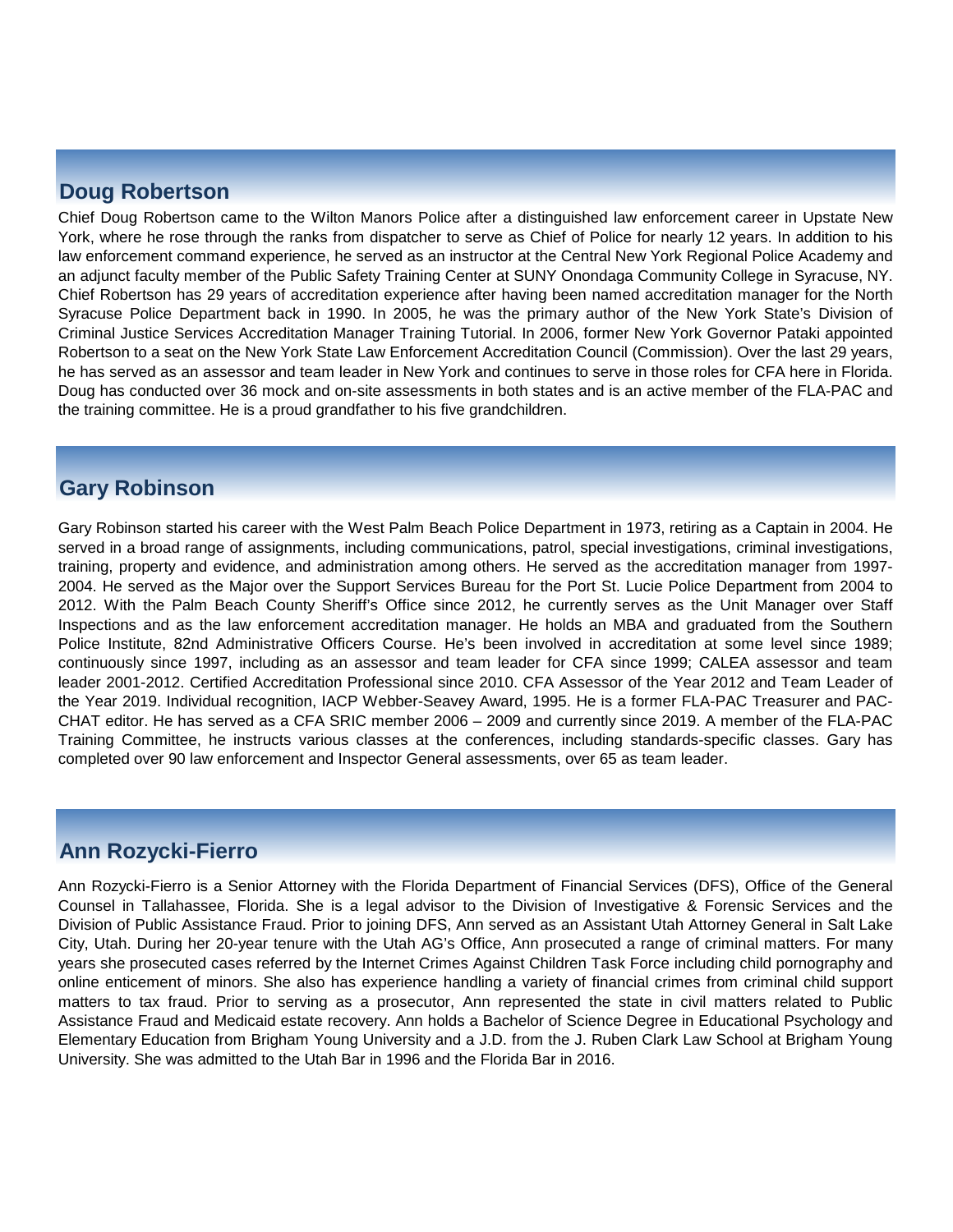## **Frank Ruggiero**

Major Frank Ruggiero has been in law enforcement since 1990 and currently works for the Tarpon Springs Police Department (TSPD). Prior to his promotion to major in 2021, he served as the accreditation manager and supervisor of training, hiring, recruiting, traffic homicide, and special events. Major Ruggiero began teaching at the Pasco/Hernando State College in 2000 as a lead instructor and has taught more than 50 different academy classes. He is currently CJSTC certified in the areas of firearms, police driving, defensive tactics, medical first responder, dart firing stun guns, and general topics. He has been on the FDLE Curriculum Maintenance Board since 2006. He has been a member of the St. Petersburg College Training Advisory Board since 2005. He has presented for several different organizations including the Property Evidence Association of Florida (PEAF), the State of Florida Crime Watch Organization, FLA-PAC, and for several city commissions. Major Ruggiero has been a CFA assessor since 2012 and a CFA team leader since 2016. He is also a member of CFA SRIC and a Certified Accreditation Professional. Until his promotion in 2021 he served as the FLA-PAC Training Committee chairperson. He is a graduate of the University of Louisville's SPI Command Officer Development Course class #77. His awards include Officer of the Year 2004 and 2018, Best New Crime Watch Program for State of Florida 2011, Certified Public Pension Trustee (FPPTA), Best Instructor PHSC (multiple times), and the TSPD Award of Excellence.

## **Kim Wachter**

Ms. Wachter began her career in law enforcement in 2002, as an intelligence analyst with the Florida Department of Law Enforcement. She is a 2004 graduate of the FDLE Analyst Academy. During her career with FDLE, she worked in the Melbourne Field Office, in the Orlando Region. Her assignment to the field office included working as the analyst with Special Agents handling public corruption, economic crimes, violent crimes, narcotics investigations, and cold case homicides. In 2007, she began working with the Indian River County Sheriff's Office as an Investigative Analyst. There, she worked in the Investigations Unit with detectives assigned to persons and property crimes, as well as the detectives assigned to the Multi Agency Criminal Enforcement Unit, specifically handling narcotics investigations and Intelligence (gangs and drugs). In 2012, Ms. Wachter was hired by the Sebastian Police Department as their Crime Analyst and Accreditation Manager. In 2013, she became an accreditation assessor and has traveled around the state to assess other law enforcement agencies to determine their compliance with the state accreditation standards. In 2015, Ms. Wachter was promoted to Administrative Supervisor where her duties included continuing as the crime analyst and accreditation manager but also supervising the Records Unit and Logistics Unit. While with the Sebastian Police Department, she had the privilege of serving as their accreditation manager for two assessments (2014 and 2017), the last of which recognized the Sebastian Police Department as an Excelsior agency with the Commission for Florida Law Enforcement Accreditation (CFA). In 2017, Ms. Wachter moved to Tallahassee where she now serves as a Senior Management Analyst Supervisor with the Department of Financial Services, Division of Investigative and Forensic Services. Her duties include supervising the Division's public records specialists and acting as the Division's accreditation manager. In October 2018, the Division proudly received their initial accreditation with CFA and received their first reaccreditation award in October 2021.